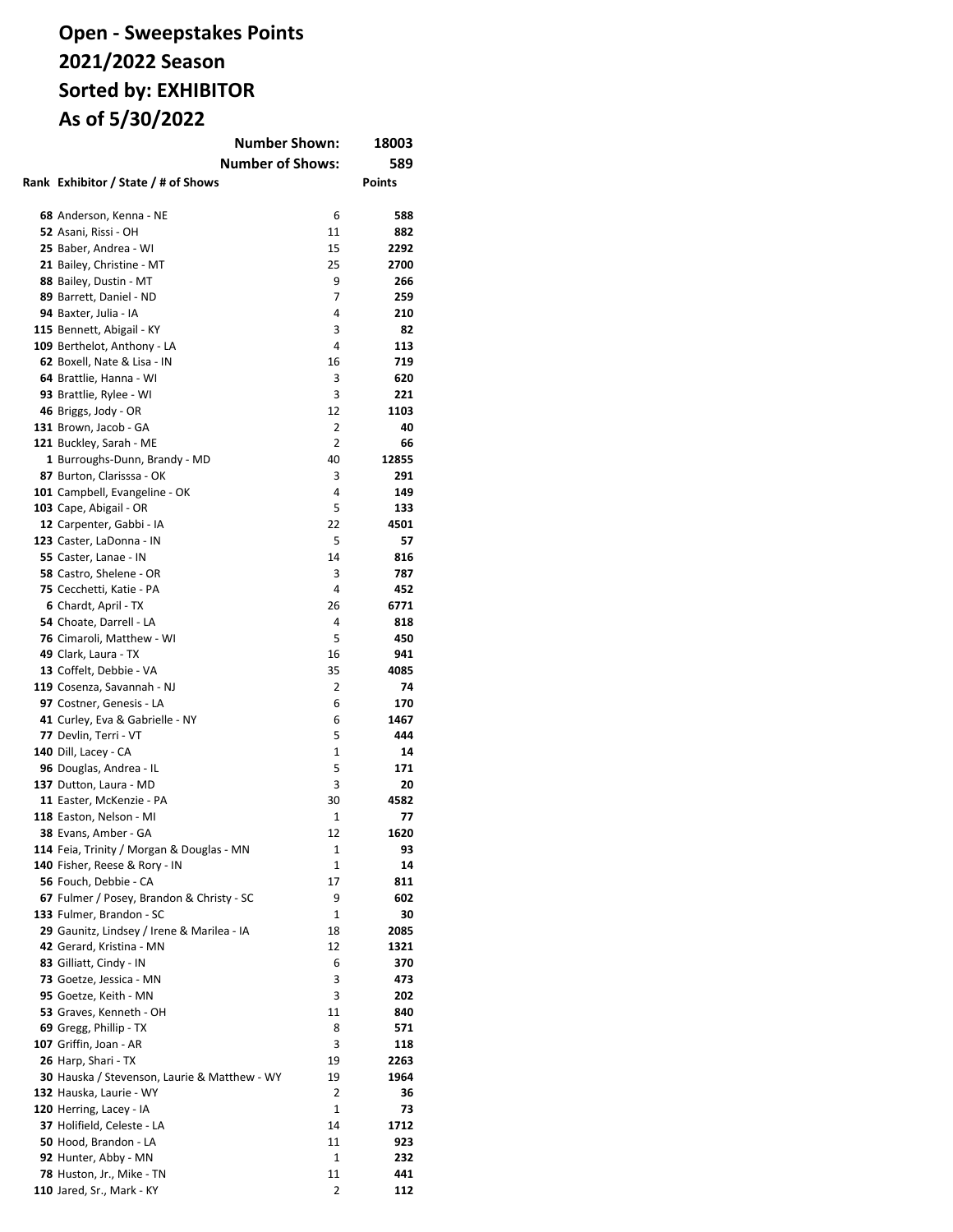# **Open - Sweepstakes Points 2021/2022 Season Sorted by: EXHIBITOR As of 5/30/2022**

| <b>Number Shown:</b><br>18003                   |              |               |
|-------------------------------------------------|--------------|---------------|
| <b>Number of Shows:</b>                         |              | 589           |
| Rank Exhibitor / State / # of Shows             |              | <b>Points</b> |
|                                                 |              |               |
| 86 Kabela, Carson - TX                          | 5            | 298           |
| 122 Kane, Jamie - WI                            | $\mathbf{1}$ | 64            |
| 27 Kareha, Randy & Robin - PA                   | 16           | 2207          |
| 90 Kennedy, Brooke - OH                         | 8            | 256           |
| 65 King, Lauren - TX                            | 2            | 619           |
| 9 Kleckner, Heather - MI                        | 12           | 5633          |
|                                                 | 2            | 24            |
| 136 Kline, Abigail - IN                         | 1            | 115           |
| 108 Knutsen, Cooper - CA                        |              |               |
| 43 LaFontaine, Annette - MI                     | 6            | 1313          |
| 32 Lamey / Larson, Todd & Heather - TX          | 14           | 1952          |
| 117 Lanik-Frain, Sarah - NE                     | 4            | 78            |
| 106 Larson, Ethan - CA                          | 1            | 120           |
| 138 Lierman, Marcia - CO                        | 3            | 16            |
| 104 Lloid, Tammy - LA                           | 5            | 122           |
| 33 Long, Jane - OH                              | 19           | 1901          |
| 57 Mackprang, Analynn - UT                      | 20           | 798           |
| 34 Mackprang, Cathy - UT                        | 20           | 1898          |
| 14 Mackprang, Chris - UT                        | 20           | 3614          |
| 116 Malcolm, Carter - IN                        | 1            | 81            |
| 100 Malcolm, Chase - IN                         | $\mathbf{1}$ | 160           |
| 40 Mallory, Donna - MI                          | 12           | 1507          |
| 61 Marble-Riechers, Lynn - IA                   | 4            | 737           |
| 17 McCausland, Susan - IL                       | 19           | 3286          |
| 5 McCombs, Debbie - PA                          | 36           | 6810          |
| 39 McCulloch, Marsha - NY                       | 7            | 1596          |
| 102 Moore, Lilly - OH                           | 3            | 139           |
| 80 Mueller, Susan - KS                          | 6            | 422           |
| 7 Murphy, Clara - TX                            | 21           | 5978          |
| 81 Neely, Taylor & Daniel - OK                  | 6            | 386           |
| 113 Neely, Taylor & Dylan - OK                  | 2            | 96            |
| 47 Neighbours, Sky - WI                         | 11           | 971           |
| 44 O'Brien, Teresa & Skeeter - IN               | 5            | 1250          |
| 82 Orler, Nakol - KS                            | 8            | 382           |
| 10 Padgett, Mike - IN                           | 28           | 5618          |
| 91 Paulsey, Reisa - CA                          | 2            | 233           |
| 4 Percy, Patty - WI                             | 27           | 7040          |
| 63 Ping, Cathy - IL                             | 2            | 676           |
| 36 Ping, Matt & Cathy - IL                      | 13           | 1749          |
| 124 Pisarski, Deb - NY                          | 4            | 54            |
| 51 Porter, Marina - NJ                          | 10           | 899           |
| 138 Posey, Christy - SC                         | 1            | 16            |
|                                                 |              | 3125          |
| 19 Rechterman / Baxter, Lynn/Brian & Julia - IA | 16<br>7      | 763           |
| 60 Rechterman, Lynne & Brian - IA               |              |               |
| 105 Redwine, Faith - IN                         | 6            | 121           |
| 45 Riedeman, Nancy - IN                         | 9            | 1114          |
| 129 Rieker, Margo - MT                          | 3            | 42            |
| 35 Rivers, Katie - NY                           | 21           | 1892          |
| 99 Rivers, Torre - NY                           | 8            | 161           |
| 74 Rivers, Torre & Katie - NY                   | 4            | 465           |
| 84 Romero, Brittany - TX                        | 2            | 363           |
| 71 Rowell, Michaela - IA                        | 4            | 518           |
| 28 Rud, Kellee - MN                             | 23           | 2104          |
| 59 Schenck, Phil - NY                           | 6            | 767           |
| 3 Schmidt, Dale - IL                            | 33           | 8098          |
| 15 Schnell, Cindy - SD                          | 17           | 3548          |
| 134 Schoenweitz, Sibyl - WI                     | 1            | 29            |
| 129 Sitkberg, Nathaniel - IN                    | 3            | 42            |
| 48 Slattery, Amy - OH                           | 11           | 966           |
| 70 Stewart, Amy - OH                            | 8            | 564           |
| 127 Swanson, John - IL                          | 1            | 44            |
| 98 Tate, Lillian - GA                           | 2            | 165           |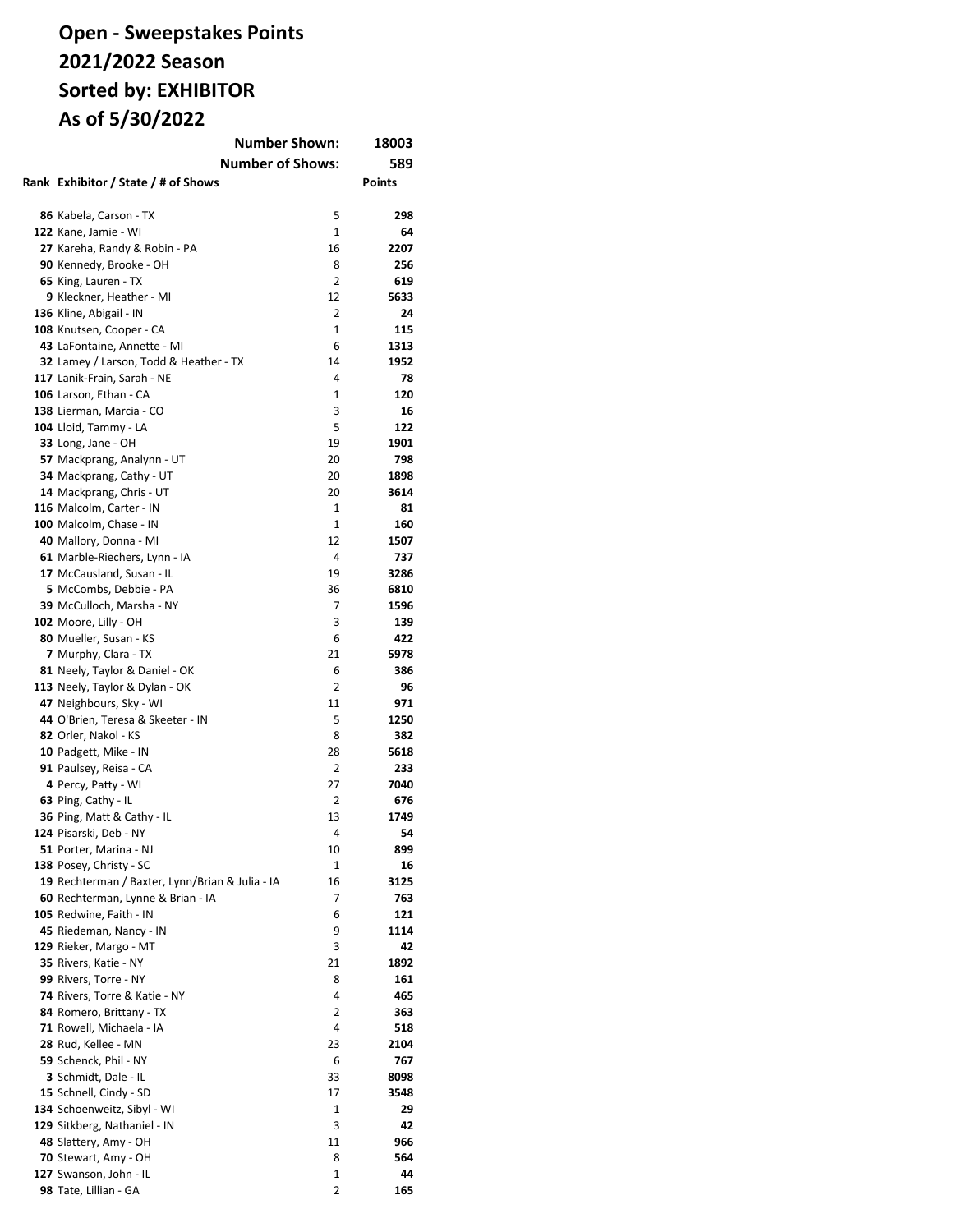# **Open - Sweepstakes Points 2021/2022 Season Sorted by: EXHIBITOR As of 5/30/2022**

|                                         | <b>Number Shown:</b>    | 18003         |
|-----------------------------------------|-------------------------|---------------|
|                                         | <b>Number of Shows:</b> | 589           |
| Rank Exhibitor / State / # of Shows     |                         | <b>Points</b> |
| 79 Taylor, Brandon - LA                 | 12                      | 431           |
| 22 Terril, Travis - IN                  | 16                      | 2559          |
| 112 Terrones, Carmella - WA             | 5                       | 101           |
| 72 Terrones, Francesca - WA             | 5                       | 480           |
| 20 Tinervin-Gregg, Kelli - TX           | 22                      | 2785          |
| 24 Tisdale, Anastacia - WI              | 24                      | 2459          |
| 142 Underbrink, Raquel & Kaitlynne - NM | 1                       | 7             |
| 111 Vandiver, Heather - KY              | 2                       | 103           |
| 85 Veach, Hailey - IA                   | $\mathbf{1}$            | 340           |
| 135 Wadsworth, Karen - AL               | $\overline{2}$          | 28            |
| 8 Wadsworth, Kristen - TN               | 24                      | 5797          |
| 125 Walls, Katja - IL                   | $\overline{2}$          | 52            |
| 16 Wauthier, Larry - IL                 | 22                      | 3536          |
| 31 Wiley, Tim - AL                      | $\overline{7}$          | 1957          |
| 18 Woehl, Adam & Kendra - IA            | 25                      | 3167          |
| 126 Woehl, Phyllis - SD                 | $\overline{2}$          | 46            |
| 23 Woehl, Randy - SD                    | 22                      | 2521          |
| 127 Woehl, Randy & Phyllis - SD         | 2                       | 44            |
| 66 Wolff, Jordan & Rhonda - WI          | 11                      | 616           |
| 2 Young, Fayth & Lisa - NC              | 46                      | 12200         |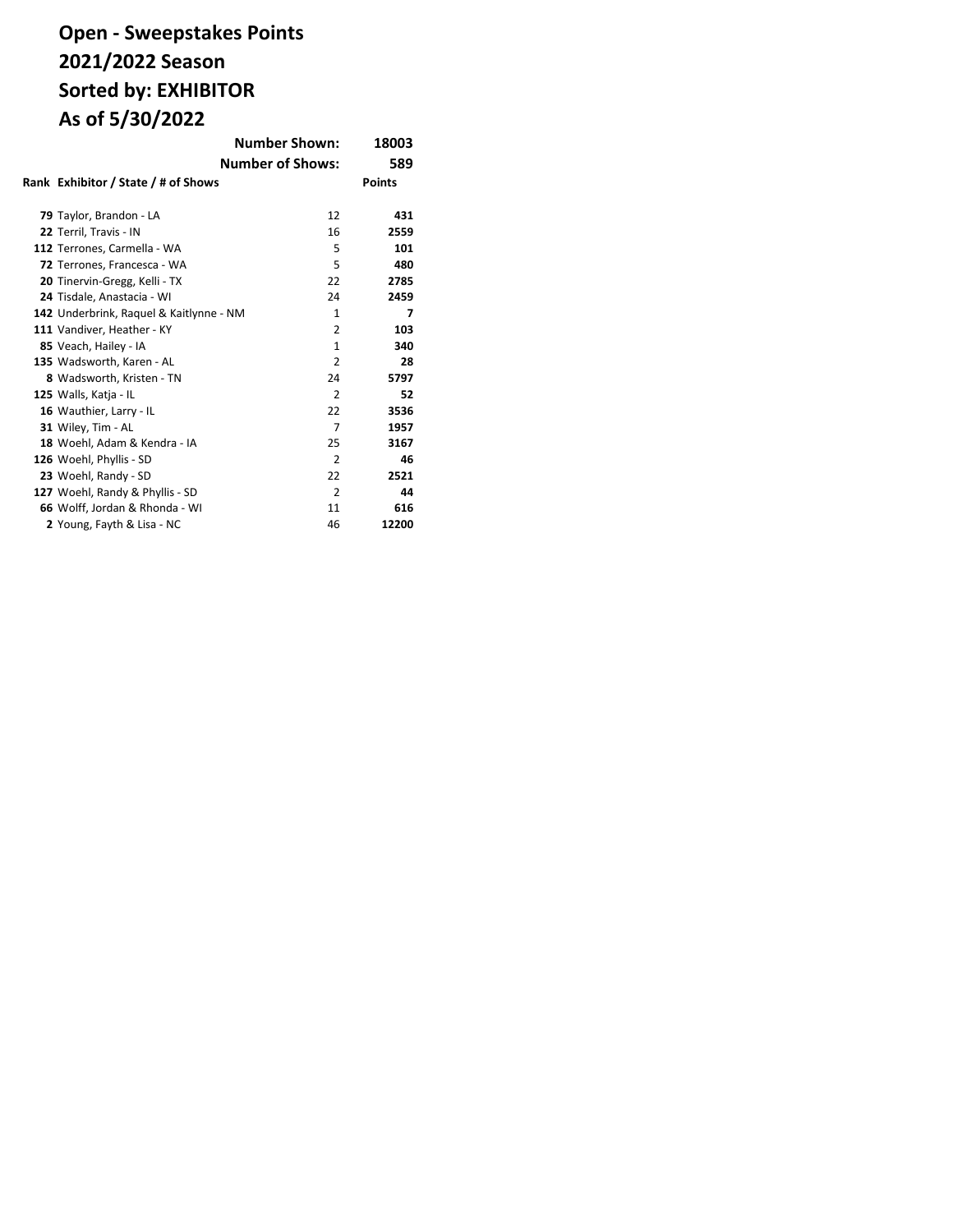|        |                             |          |                                                            | <b>Number Shown:</b>    | 18003                    |
|--------|-----------------------------|----------|------------------------------------------------------------|-------------------------|--------------------------|
|        |                             |          |                                                            | <b>Number of Shows:</b> | 589                      |
|        | Rank *Tattoo                | Class    | Exhibitor / State / # of Shows                             |                         | <b>Points</b>            |
|        |                             |          |                                                            |                         |                          |
|        | 222 321A                    | SD       | Anderson, Kenna - NE                                       | 1                       | 23                       |
|        | <b>247 DEC21F</b>           | ВD       | Anderson, Kenna - NE                                       | 1                       | 19                       |
|        | 160 BBSINAI                 | SB       | Asani, Rissi - OH                                          | 2                       | 34                       |
|        | 147 MABEL                   | SD       | Baber, Andrea - WI                                         | 1                       | 38                       |
|        | <b>160 MAC</b>              | ВB       | Baber, Andrea - WI                                         | $\mathbf{1}$            | 34                       |
|        | 179 MARIA                   | SD       | Baber, Andrea - WI                                         | $\overline{2}$          | 30                       |
|        | 164 21AS1                   | ВD       | Bailey, Christine - MT                                     | $\mathbf{1}$            | 33                       |
|        | <b>108 AT2EL</b>            | ВB       | Bailey, Christine - MT                                     | 3                       | 47                       |
|        | 229 HOSTILE                 | SB       | Bailey, Christine - MT                                     | $\overline{2}$          | 22                       |
|        | 134 LEGACY                  | ВD       | Bailey, Christine - MT                                     | $\overline{2}$          | 41                       |
|        | 113 MONSTER                 | ВD       | Bailey, Christine - MT                                     | $\mathbf{1}$            | 45                       |
| 171 OH |                             | ВD       | Bailey, Christine - MT                                     | $\mathbf{1}$            | 32                       |
|        | 222 DBKING                  | ВB       | Barrett, Daniel - ND                                       | $\mathbf{1}$            | 23                       |
|        | 329 M4V                     | ВD       | Baxter, Julia - IA                                         | 1                       | 8                        |
|        | 335 AMJ                     | SB       | Bennett, Abigail - KY                                      | $\mathbf{1}$            | $\overline{\phantom{a}}$ |
|        | 297 B21RO                   | SB       | Brattlie, Hanna - WI                                       | $\mathbf{1}$            | 13                       |
|        | 297 B2CE                    | SB       | Brattlie, Hanna - WI                                       | $\mathbf{1}$            | 13                       |
|        | 34 B9EH<br>335 SCANDALOUS   | SD       | Brattlie, Hanna - WI                                       | 3                       | 96                       |
|        |                             | SD       | Briggs, Jody - OR                                          | $\mathbf{1}$<br>1       | 7<br>5                   |
|        | <b>352 SD1TS</b>            | SB       | Buckley, Sarah - ME                                        |                         |                          |
|        | 242 BBALVIN<br>134 BBAURORA | BВ<br>SD | Burroughs-Dunn, Brandy - MD                                | 1<br>1                  | 20<br>41                 |
|        | 138 BBAVIA                  | SD       | Burroughs-Dunn, Brandy - MD                                | 1                       | 40                       |
|        |                             | bb       | Burroughs-Dunn, Brandy - MD                                | $\overline{2}$          | 90                       |
|        | 39 BBBAZOOKA<br>9 BBBILOXI  | SD       | Burroughs-Dunn, Brandy - MD                                | 3                       | 219                      |
|        | 235 BBDARNED                | SD       | Burroughs-Dunn, Brandy - MD<br>Burroughs-Dunn, Brandy - MD | $\mathbf{1}$            | 21                       |
|        | 191 BBDREAMER               | BВ       | Burroughs-Dunn, Brandy - MD                                | $\mathbf{1}$            | 28                       |
|        | 108 BBDREAMGIRL             | ВD       | Burroughs-Dunn, Brandy - MD                                | $\mathbf{1}$            | 47                       |
|        | 84 BBFATBOTTOMED            | SD       | Burroughs-Dunn, Brandy - MD                                | 1                       | 59                       |
|        | 31 BBGARTH                  | SB       | Burroughs-Dunn, Brandy - MD                                | 4                       | 103                      |
|        | 127 BBISABELLA              | ВD       | Burroughs-Dunn, Brandy - MD                                | 1                       | 42                       |
|        | 107 BBKALONA                | SD       | Burroughs-Dunn, Brandy - MD                                | $\mathbf{1}$            | 48                       |
|        | 206 BBOCALA                 | SD       | Burroughs-Dunn, Brandy - MD                                | 1                       | 25                       |
|        | 90 BBPARIS                  | ВD       | Burroughs-Dunn, Brandy - MD                                | $\mathbf{1}$            | 54                       |
|        | 56 BBPRISTINA               | SD       | Burroughs-Dunn, Brandy - MD                                | $\overline{2}$          | 75                       |
|        | 206 BBSUVA                  | SD       | Burroughs-Dunn, Brandy - MD                                | $\mathbf{1}$            | 25                       |
|        | 36 BBWYNONNA                | ВD       | Burroughs-Dunn, Brandy - MD                                | 4                       | 92                       |
|        | 144 CALVIN                  | ВB       | Burroughs-Dunn, Brandy - MD                                | $\mathbf{1}$            | 39                       |
|        | 242 FEPVEGAS                | SB       | Burroughs-Dunn, Brandy - MD                                | 1                       | 20                       |
|        | <b>112 TYLER</b>            | SB       | Burroughs-Dunn, Brandy - MD                                | 1                       | 46                       |
|        | 21 TYSON                    | SB       | Burroughs-Dunn, Brandy - MD                                | 3                       | 125                      |
|        | <b>67 TB51C SD</b>          | SD       | Burton, Clarissa - OK                                      | 1                       | 71                       |
|        | 283 P102                    | SD       | Campbell, Evangeline - OK                                  | 1                       | 15                       |
|        | 291 P104                    | SD       | Campbell, Evangeline - OK                                  | 2                       | 14                       |
|        | 357 REGINA                  | SD       | Cape, Abigail - OR                                         | 2                       | 4                        |
|        | 297 TOPGUN                  | ВB       | Cape, Abigail - OR                                         | 3                       | 13                       |
|        | 92 ANGELICA                 | ВD       | Carpenter, Gabbi - IA                                      | 1                       | 53                       |
|        | 157 BEAST                   | SB       | Carpenter, Gabbi - IA                                      | 1                       | 35                       |
|        | <b>247 GCGL</b>             | SB       | Carpenter, Gabbi - IA                                      | 1                       | 19                       |
|        | 61 GCMMP                    | ВD       | Carpenter, Gabbi - IA                                      | 2                       | 72                       |
|        | <b>70 GCSE</b>              | ВB       | Carpenter, Gabbi - IA                                      | 1                       | 68                       |
|        | 71 PUNKIN                   | SD       | Carpenter, Gabbi - IA                                      | 1                       | 67                       |
|        | 191 QUEEN                   | SD       | Carpenter, Gabbi - IA                                      | 1                       | 28                       |
|        | 26 QUEENB                   | SD       | Carpenter, Gabbi - IA                                      | 5                       | 114                      |
|        | 164 15NO                    | SD       | Caster, Lanae - IN                                         | $\overline{2}$          | 33                       |
|        | 235 RK3                     | sb       | Caster, Lanae - IN                                         | 2                       | 21                       |
|        | 329 FRJAGGER                | SB       | Cecchetti, Katie - PA                                      | 1                       | 8                        |
|        | 222 FRMEGA                  | SD       | Cecchetti, Katie - PA                                      | 1                       | 23                       |
|        | 41 FREEFALLIN               | SB       | Chardt, April - TX                                         | 3                       | 87                       |
|        | <b>76 FUNKYYOUUP</b>        | SB       | Chardt, April - TX                                         | 1                       | 63                       |
|        | 150 MONYMONY                | SB       | Chardt, April - TX                                         | 1                       | 37                       |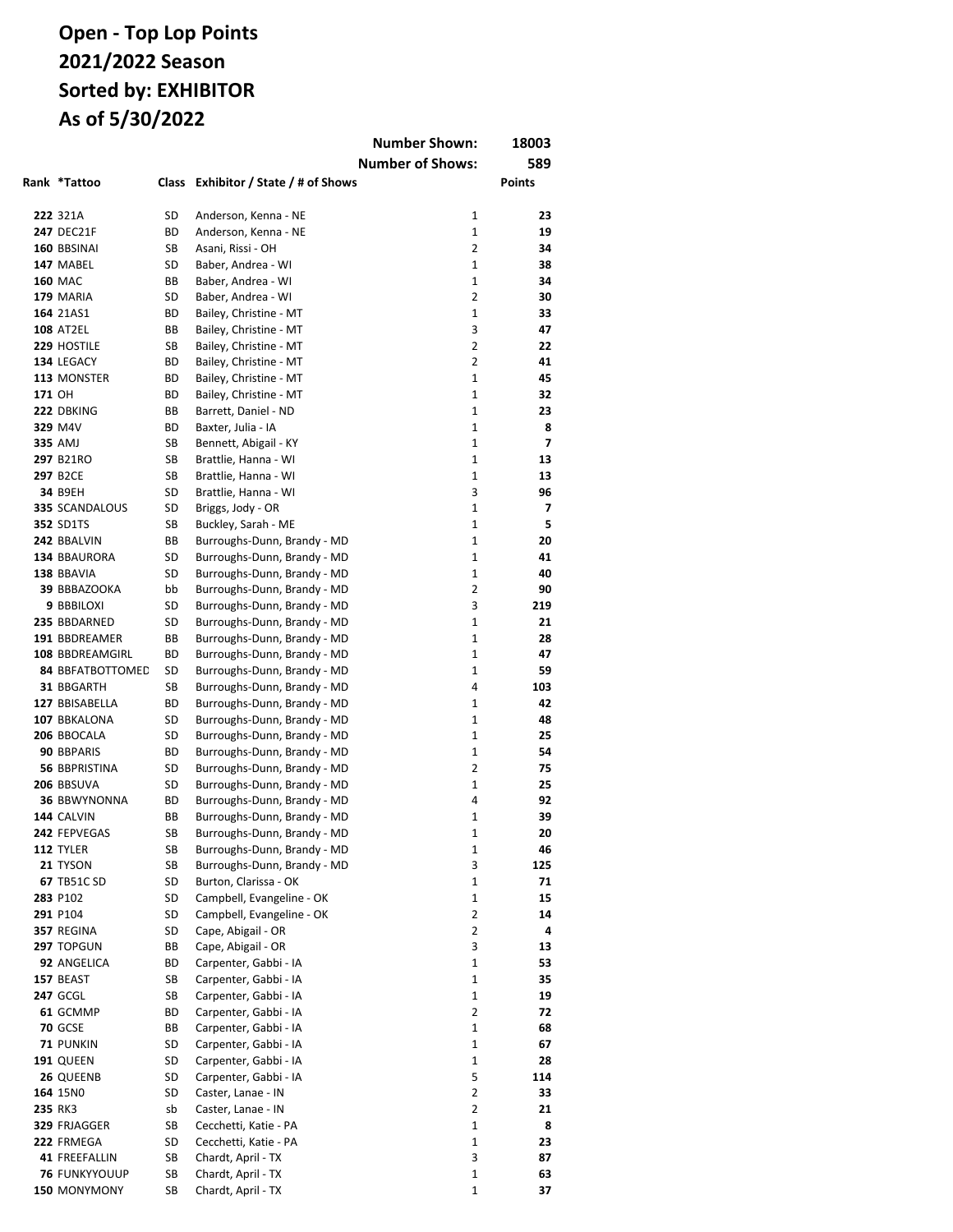|                |                                |          | <b>Number Shown:</b>                                                               |                              | 18003          |
|----------------|--------------------------------|----------|------------------------------------------------------------------------------------|------------------------------|----------------|
|                |                                |          | <b>Number of Shows:</b>                                                            |                              | 589            |
|                | Rank *Tattoo                   | Class    | Exhibitor / State / # of Shows                                                     |                              | Points         |
|                |                                |          |                                                                                    |                              |                |
|                | 195 MOONSHINE                  | SB       | Chardt, April - TX                                                                 | 1                            | 27             |
|                | <b>54 PRISCILLA</b>            | SD       | Chardt, April - TX                                                                 | 3                            | 76             |
|                | <b>56 STORMFURY</b>            | ВD       | Chardt, April - TX                                                                 | $\overline{2}$               | 75             |
|                | 206 SWEETESCAP                 | SD       | Chardt, April - TX                                                                 | $\mathbf{1}$                 | 25             |
|                | 23 TARAJS                      | ВD       | Chardt, April - TX                                                                 | $\overline{2}$               | 120            |
| 283 C4         |                                | ВD       | Choate, Darrell - LA                                                               | $\mathbf{1}$                 | 15             |
| 122 C7         |                                | SB       | Choate, Darrell - LA                                                               | $\mathbf{1}$<br>$\mathbf{1}$ | 43             |
|                | 157 JSSTAN<br>216 SPECKJS      | BВ<br>ВD | Choate, Darrell - LA<br>Choate, Darrell - LA                                       | $\mathbf{1}$                 | 35<br>24       |
|                | 291 BBWOODSTOC                 | SD       | Coffelt, Debbie - VA                                                               | $\overline{2}$               | 14             |
|                | <b>247 FYOR</b>                | BВ       | Coffelt, Debbie - VA                                                               | $\overline{2}$               | 19             |
|                | 335 LHM1                       | SB       | Coffelt, Debbie - VA                                                               | $\mathbf{1}$                 | $\overline{7}$ |
|                | 183 LHM12                      | SB       | Coffelt, Debbie - VA                                                               | $\mathbf{1}$                 | 29             |
|                | 291 LHM19                      | SD       | Coffelt, Debbie - VA                                                               | $\mathbf{1}$                 | 14             |
|                | 335 LHM2                       | SD       | Coffelt, Debbie - VA                                                               | $\mathbf{1}$                 | 7              |
|                | <b>266 LHM3</b>                | SD       | Coffelt, Debbie - VA                                                               | $\overline{2}$               | 17             |
|                | 352 LHM4                       | ВD       | Coffelt, Debbie - VA                                                               | $\mathbf{1}$                 | 5              |
|                | 179 PPALEXA                    | ВD       | Curley, Eva & Gabrielle - NY                                                       | $\mathbf{1}$                 | 30             |
|                | 154 PPNALA                     | ВD       | Curley, Eva & Gabrielle - NY                                                       | 1                            | 36             |
|                | 275 PPPITA                     | SD       | Curley, Eva & Gabrielle - NY                                                       | 1                            | 16             |
|                | 116 PPRNICO                    | ВB       | Curley, Eva & Gabrielle - NY                                                       | $\overline{2}$               | 44             |
|                | 20 PPSLATE                     | SB       | Curley, Eva & Gabrielle - NY                                                       | $\overline{2}$               | 127            |
| 364 JR1        | <b>179 TAF14</b>               | SD<br>SB | Curley, Eva & Gabrielle - NY<br>Devlin, Terri - VT                                 | 1<br>1                       | 30<br>3        |
| 275 SE2        |                                | ВD       | Devlin, Terri - VT                                                                 | $\overline{2}$               | 16             |
|                | 247 BARBARA                    | ВD       | Douglas, Andrea - IL                                                               | 1                            | 19             |
|                | 235 FEPFRANKEN                 | SB       | Easter, Makenzie - MD                                                              | $\mathbf{1}$                 | 21             |
|                | <b>160 FEHONOLUL</b>           | SB       | Easter, McKenzie - MD                                                              | 1                            | 34             |
|                | 258 FEPLOVEMAC                 | SB       | Easter, McKenzie - MD                                                              | $\mathbf{1}$                 | 18             |
|                | 6 FEPPECO                      | ВD       | Easter, McKenzie - MD                                                              | $\overline{7}$               | 264            |
|                | 164 TV1006                     | SD       | Easter, McKenzie - MD                                                              | $\mathbf{1}$                 | 33             |
|                | 329 MOXIE                      | SB       | Fouch, Debbie - CA                                                                 | 1                            | 8              |
|                | 335 GOLD                       | ВD       | Fulmer / Posey, Brandon & Christy - SC                                             | 1                            | $\overline{7}$ |
| <b>283 JCS</b> |                                | BВ       | Fulmer / Posey, Brandon & Christy - SC                                             | 1                            | 15             |
|                | <b>367 KNOX</b>                | SB       | Fulmer, Brandon - SC                                                               | $\mathbf{1}$                 | $\overline{2}$ |
|                | 357 NO1                        | SD       | Fulmer, Brandon - SC                                                               | $\mathbf{1}$                 | 4              |
| 258 LP2        | 113 FV1                        | SB<br>SD | Gaunitz, Lindsey / Irene & Marilea - IA<br>Gaunitz, Lindsey / Irene & Marilea - IA | 1<br>1                       | 45<br>18       |
|                | 52 OW2                         | SD       | Gaunitz, Lindsey / Irene & Marilea - IA                                            | 2                            | 78             |
|                | 13 KC61                        | SD       | Gerard, Kristina - MN                                                              | 5                            | 165            |
|                | <b>108 KCBS</b>                | SB       | Gerard, Kristina - MN                                                              | 2                            | 47             |
|                | 247 G118                       | SB       | Gilliatt, Cindy - IN                                                               | 1                            | 19             |
| 134 33         |                                | ВB       | Goetze, Jessica - MN                                                               | 1                            | 41             |
| 222 78         |                                | ВD       | Goetze, Jessica - MN                                                               | 1                            | 23             |
|                | 164 BBAMES                     | SB       | Graves, Kenneth - OH                                                               | 1                            | 33             |
|                | 216 BBARIANA                   | SD       | Graves, Kenneth - OH                                                               | 1                            | 24             |
|                | <b>150 BBJUPITER</b>           | SD       | Graves, Kenneth - OH                                                               | 1                            | 37             |
|                | 164 NETROY                     | ВB       | Graves, Kenneth - OH                                                               | 1                            | 33             |
|                | <b>314 THK21</b>               | ВD       | Graves, Kenneth - OH                                                               | 1                            | 11             |
|                | 147 19HTO1<br><b>306 OGDOC</b> | SD       | Gregg, Phillip - TX<br>Gregg, Phillip - TX                                         | 1<br>1                       | 38<br>12       |
|                | 67 BRCOREN                     | SB<br>ВB | Harp, Shari - TX                                                                   | 1                            | 71             |
|                | 27 OGJAZZ                      | ВD       | Harp, Shari - TX                                                                   | 3                            | 109            |
|                | 320 M507                       | ВD       | Hauska / Stevenson, Laurie & Matthew - WY                                          | 1                            | 9              |
|                | 357 M523                       | ВB       | Hauska / Stevenson, Laurie & Matthew - WY                                          | 1                            | 4              |
|                | 352 M530                       | SD       | Hauska / Stevenson, Laurie & Matthew - WY                                          | 1                            | 5              |
|                | 266 M531                       | ВB       | Hauska / Stevenson, Laurie & Matthew - WY                                          | 3                            | 17             |
|                | 320 M533                       | ВD       | Hauska / Stevenson, Laurie & Matthew - WY                                          | 1                            | 9              |
|                | 122 M535                       | ВD       | Hauska / Stevenson, Laurie & Matthew - WY                                          | 4                            | 43             |
|                | 48 M536                        | ВD       | Hauska / Stevenson, Laurie & Matthew - WY                                          | 3                            | 81             |
|                | 51 M545                        | ВB       | Hauska / Stevenson, Laurie & Matthew - WY                                          | 4                            | 79             |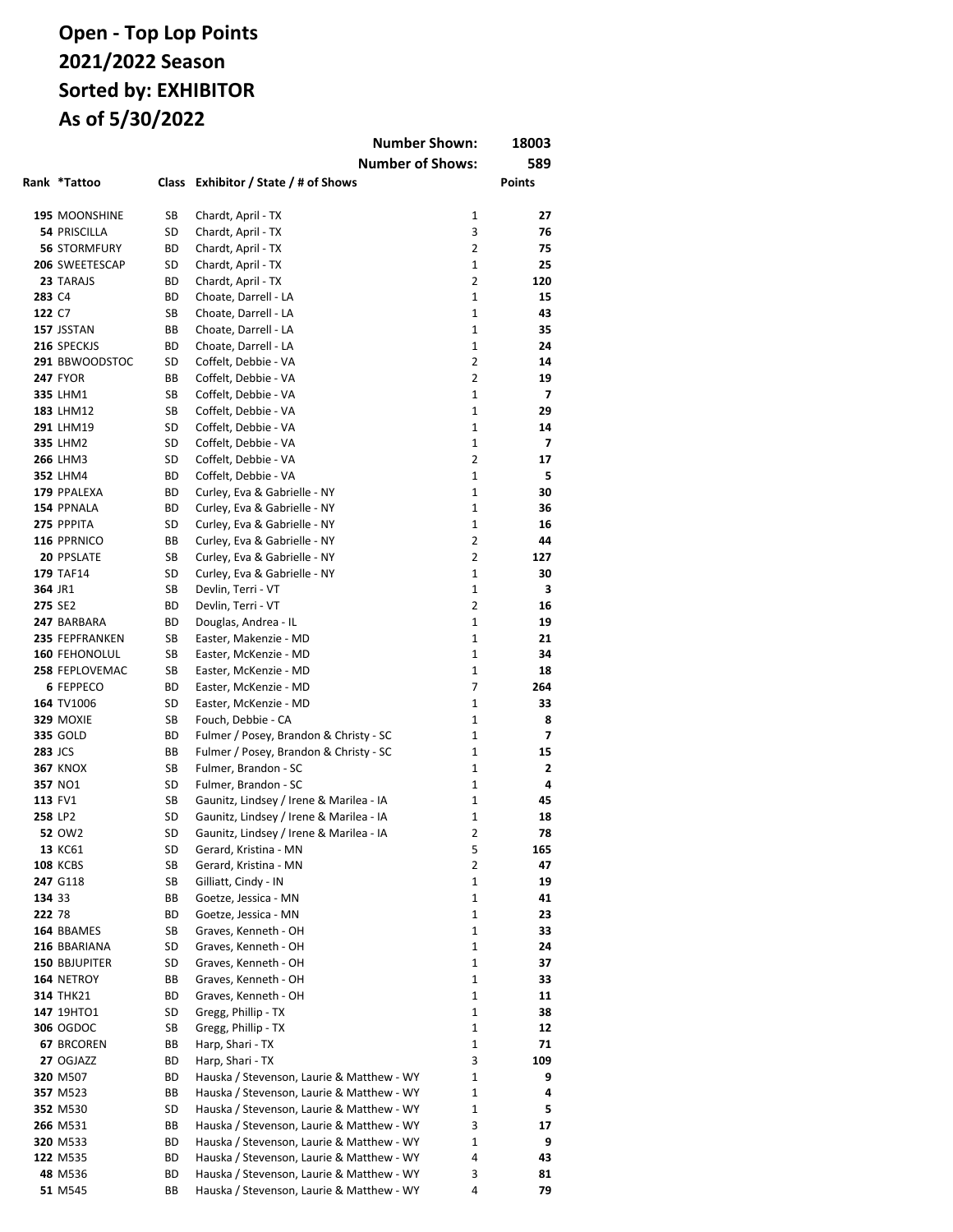|         |                               |          | <b>Number Shown:</b>                               |                   | 18003         |
|---------|-------------------------------|----------|----------------------------------------------------|-------------------|---------------|
|         |                               |          | <b>Number of Shows:</b>                            |                   | 589           |
|         | Rank *Tattoo                  |          | Class Exhibitor / State / # of Shows               |                   | <b>Points</b> |
|         |                               |          |                                                    |                   |               |
|         | 335 M550                      | SB       | Hauska / Stevenson, Laurie & Matthew - WY          | $\mathbf{1}$      | 7             |
|         | 314 G503                      | SB       | Holifield, Celeste - LA                            | 2<br>$\mathbf{1}$ | 11<br>25      |
| 206 R3  |                               | SB       | Holifield, Celeste - LA                            | $\mathbf{1}$      |               |
|         | <b>346 RHETT</b><br>283 SL1BB | BВ<br>SB | Holifield, Celeste - LA<br>Holifield, Celeste - LA | $\mathbf{1}$      | 6<br>15       |
|         | <b>357 SLJP3</b>              | SD       | Holifield, Celeste - LA                            | $\mathbf{1}$      | 4             |
|         | <b>198 SLKB3</b>              | SD       | Holifield, Celeste - LA                            | $\mathbf{1}$      | 26            |
|         | 216 SLPJ4                     | SD       | Holifield, Celeste - LA                            | $\overline{2}$    | 24            |
|         | 198 CBPDAL                    | BВ       | Hood, Brandon - LA                                 | $\mathbf{1}$      | 26            |
|         | 103 HR22                      | SB       | Hood, Brandon - LA                                 | $\overline{2}$    | 49            |
|         | <b>229 IHOP</b>               | SB       | Kareha, Randy & Robin - PA                         | 2                 | 22            |
|         | 42 K418                       | SD       | Kareha, Randy & Robin - PA                         | 3                 | 85            |
|         | 306 K420                      | SB       | Kareha, Randy & Robin - PA                         | 1                 | 12            |
|         | 320 K504                      | ВD       | Kareha, Randy & Robin - PA                         | $\mathbf{1}$      | 9             |
|         | 191 K509                      | SB       | Kareha, Randy & Robin - PA                         | 2                 | 28            |
|         | 113 K527                      | ВD       | Kareha, Randy & Robin - PA                         | $\overline{2}$    | 45            |
|         | 275 K533                      | SB       | Kareha, Randy & Robin - PA                         | $\mathbf{1}$      | 16            |
|         | 122 JS2432                    | SB       | King, Lauren - TX                                  | $\mathbf{1}$      | 43            |
|         | 74 2532JS                     | ВD       | Kleckner, Heather - MI                             | $\mathbf{1}$      | 64            |
|         | 61 HM2198                     | SD       | Kleckner, Heather - MI                             | $\mathbf 1$       | 72            |
|         | 29 HMABE                      | SB       | Kleckner, Heather - MI                             | 2                 | 105           |
|         | <b>183 HMH1</b>               | ВB       | Kleckner, Heather - MI                             | 1                 | 29            |
|         | 71 HMLACY                     | SD       | Kleckner, Heather - MI                             | 1                 | 67            |
|         | 247 HMLINK                    | SB       | Kleckner, Heather - MI                             | $\mathbf 1$       | 19            |
|         | 17 HMLOU                      | ВB       | Kleckner, Heather - MI                             | 3                 | 149           |
|         | 108 HMNAN                     | ВD       | Kleckner, Heather - MI                             | $\mathbf{1}$      | 47            |
|         | 92 HMSHAY                     | ВD       | Kleckner, Heather - MI                             | 1                 | 53            |
|         | <b>191 JSMAN</b>              | ВB       | Kleckner, Heather - MI                             | $\mathbf{1}$      | 28            |
|         | 183 JSTOM                     | ВB       | Kleckner, Heather - MI                             | 1                 | 29            |
|         | 32 A2026                      | SD       | LaFonatine, Annette - MI                           | 2                 | 102           |
|         | 229 BRBIANCA                  | ВD       | Lamey / Larson, Todd & Heather - TX                | $\mathbf{1}$      | 22            |
|         | 150 FYRES                     | SD       | Lamey / Larson, Todd & Heather - TX                | $\mathbf{1}$      | 37            |
|         | 76 FYRTR                      | SD       | Lamey / Larson, Todd & Heather - TX                | $\mathbf{1}$      | 63            |
|         | 178 JS2646                    | ВB       | Lamey / Larson, Todd & Heather - TX                | $\mathbf{1}$      | 31            |
|         | 127 F4LM4                     | SB       | Lanik-Frain, Sarah - NE                            | $\overline{2}$    | 42            |
|         | 266 ED1                       | ВB       | Long, Jane - OH                                    | $\mathbf{1}$      | 17            |
|         | 320 ED5                       | SB       | Long, Jane - OH                                    | 1                 | 9             |
| 266 JA2 |                               | SD       | Long, Jane - OH                                    | 1                 | 17            |
| 98 SJ   | <b>266 SP20N</b>              | ВD       | Long, Jane - OH<br>Mackprang, Adalynn - UT         | 4<br>1            | 51            |
|         | 127 BL14T                     | SD<br>ВD | Mackprang, Cathy - UT                              | 1                 | 17<br>42      |
|         | 198 CY10A                     | ВD       | Mackprang, Cathy - UT                              | 1                 | 26            |
|         | <b>53 CY30A</b>               | ВD       | Mackprang, Cathy - UT                              | 3                 | 77            |
|         | 138 LT19A                     | SB       | Mackprang, Cathy - UT                              | 3                 | 40            |
|         | 275 NH19Q                     | ВB       | Mackprang, Cathy - UT                              | 1                 | 16            |
|         | 198 WT14A                     | SD       | Mackprang, Cathy - UT                              | 1                 | 26            |
|         | 127 AD60A                     | SD       | Mackprang, Chris - UT                              | $\mathbf 1$       | 42            |
|         | 297 CY31A                     | ВB       | Mackprang, Chris - UT                              | $\mathbf 1$       | 13            |
|         | <b>58 JA12T</b>               | SD       | Mackprang, Chris - UT                              | $\overline{2}$    | 74            |
|         | 266 JA31N                     | SB       | Mackprang, Chris - UT                              | 1                 | 17            |
|         | <b>266 JL21T</b>              | SB       | Mackprang, Chris - UT                              | $\mathbf 1$       | 17            |
|         | 258 JL25T                     | ВB       | Mackprang, Chris - UT                              | $\overline{2}$    | 18            |
|         | 275 KA51A                     | ВB       | Mackprang, Chris - UT                              | 1                 | 16            |
|         | <b>206 OK21D</b>              | SB       | Mackprang, Chris - UT                              | $\overline{2}$    | 25            |
|         | <b>61 RN10T</b>               | ВD       | Mackprang, Chris - UT                              | 3                 | 72            |
|         | <b>21 RN14T</b>               | ВD       | Mackprang, Chris - UT                              | 5                 | 125           |
|         | <b>98 VX2IT</b>               | SB       | Mackprang, Chris - UT                              | $\overline{2}$    | 51            |
|         | <b>179 AREA51</b>             | ВB       | Malcolm, Chase - IN                                | 1                 | 30            |
|         | <b>216 DAZ5</b>               | SB       | Mallory, Donna - MI                                | $\mathbf 1$       | 24            |
|         | <b>283 DAZ8</b>               | SD       | Mallory, Donna - MI                                | $\overline{2}$    | 15            |
| 266 HL  |                               | SB       | Mallory, Donna - MI                                | 1                 | 17            |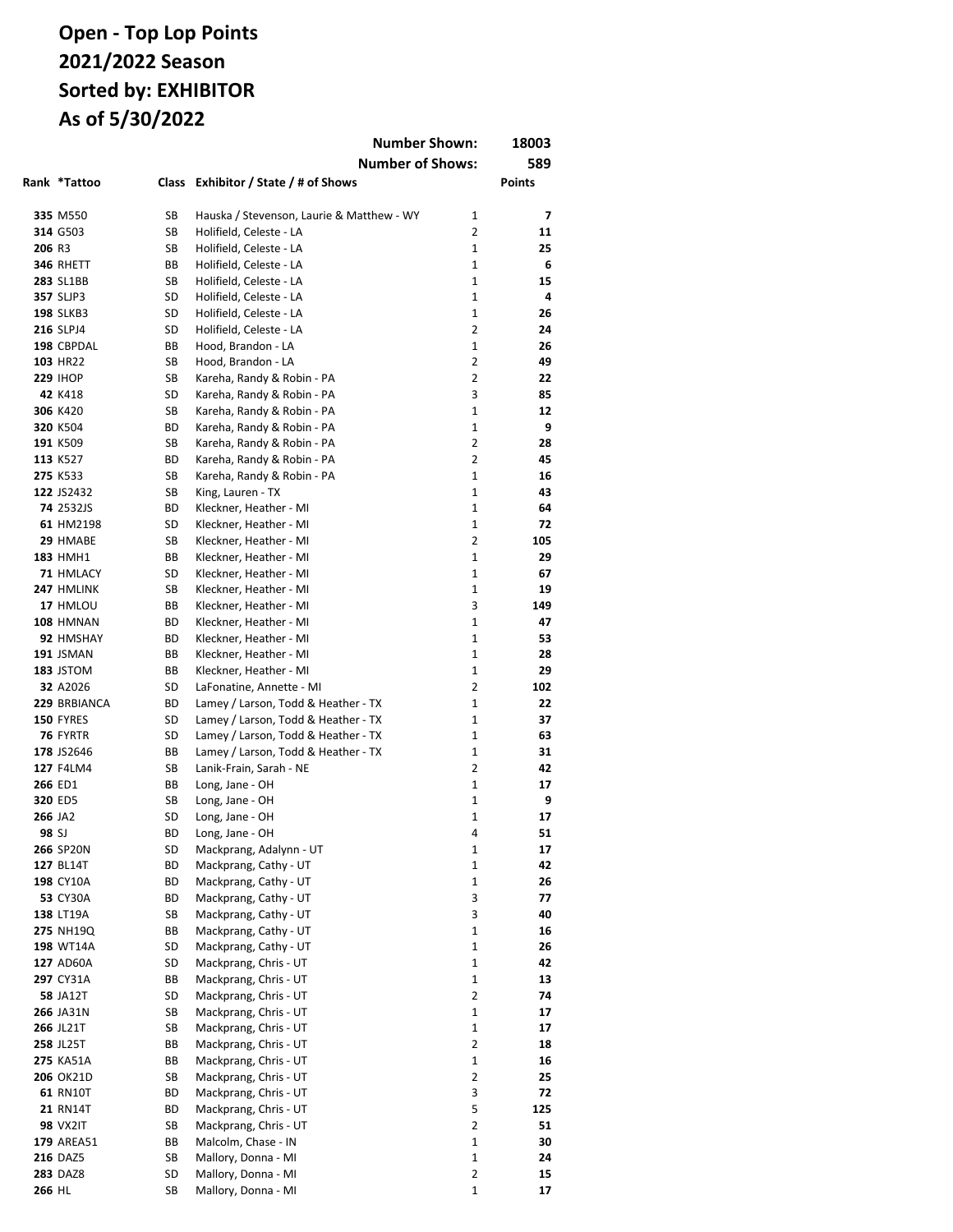|               |                               |          |                                        | <b>Number Shown:</b>    | 18003         |
|---------------|-------------------------------|----------|----------------------------------------|-------------------------|---------------|
|               |                               |          |                                        | <b>Number of Shows:</b> | 589           |
|               | Rank *Tattoo                  | Class    | Exhibitor / State / # of Shows         |                         | <b>Points</b> |
|               |                               |          |                                        |                         |               |
|               | <b>318 MDA3</b>               | SD       | Mallory, Donna - MI                    | 1                       | 10            |
|               | <b>306 RLA4</b>               | SB       | Mallory, Donna - MI                    | 2                       | 12            |
|               | <b>122 VIB3</b>               | ВD       | Marble-Riechers, Lynn - IA             | $\mathbf{1}$            | 43            |
|               | <b>15 DON</b>                 | SB       | McCausland, Susan - IL                 | 5                       | 152           |
| 320 L2        |                               | ВD       | McCausland, Susan - IL                 | $\mathbf{1}$            | 9             |
| 171 MK        |                               | SD       | McCausland, Susan - IL                 | 1                       | 32            |
| <b>275 TK</b> |                               | SB       | McCausland, Susan - IL                 | $\mathbf{1}$            | 16            |
| 116 ZA        |                               | SB       | McCausland, Susan - IL                 | $\mathbf{1}$            | 44            |
|               | <b>8 NECOLDBREW</b>           | ВB       | McCombs, Debbie - PA                   | 6                       | 244           |
|               | 103 NEGARCIA                  | ВB       | McCombs, Debbie - PA                   | $\mathbf{1}$            | 49            |
|               | <b>80 NEGUNPOWDER</b>         | SB       | McCombs, Debbie - PA                   | $\mathbf{1}$            | 60            |
|               | 84 NEJERICHO                  | SB       | McCombs, Debbie - PA                   | $\mathbf{1}$            | 59            |
|               | 49 NELAHASKA                  | SD       | McCombs, Debbie - PA                   | 3                       | 80            |
|               | 171 NESUNDAE                  | SD       | McCombs, Debbie - PA                   | 1                       | 32            |
|               | 4 NETYPHOON                   | SB       | McCombs, Debbie - PA                   | $\mathbf{1}$            | 300           |
|               | 60 OS182                      | SB       | McCulloch, Marsha - NY                 | 3                       | 73            |
|               | 206 OS198                     | SD       | McCulloch, Marsha - NY                 | $\overline{2}$          | 25            |
|               | 103 OS200                     | SD       | McCulloch, Marsha - NY                 | $\mathbf{1}$            | 49            |
|               | 329 OS207                     | SB       | McCulloch, Marsha - NY                 | $\mathbf{1}$            | 8             |
|               | 258 PS185                     | SD       | McCulloch, Marsha - NY                 | 1                       | 18            |
|               | 297 BBKILLERQU                | ВD       | Moore, Lilly - OH                      | 1                       | 13            |
|               | <b>198 JANE</b>               | SD       | Mueller, Susan - KS                    | 1                       | 26            |
|               | <b>318 KENNA</b>              | ВD       | Mueller, Susan - KS                    | 2                       | 10            |
|               | 97 BZ01                       | ВB       | Murphy, Clara - TX                     | 1                       | 52            |
|               | <b>7 BZ06</b>                 | SD       | Murphy, Clara - TX                     | 6                       | 261           |
|               | <b>160 DINKY</b>              | ВD       | Murphy, Clara - TX                     | $\mathbf{1}$            | 34            |
|               | <b>206 FLINT</b>              | BВ       | Murphy, Clara - TX                     | $\mathbf{1}$            | 25            |
|               | 42 MASON                      | SB       | Murphy, Clara - TX                     | 3                       | 85            |
|               | 183 PEARL                     | SD       | Murphy, Clara - TX                     | 1                       | 29            |
|               | <b>195 CASE</b>               | SB       | Neely, Taylor & Daniel - OK            | 3                       | 27            |
|               | 346 4S170                     | SB       | Neely, Taylor & Dylan - OK             | 1                       | 6             |
|               | 357 VERMCA                    | ВD       | Neely, Taylor & Dylan - OK             | $\mathbf{1}$            | 4             |
|               | <b>92 ESM</b>                 | SD       | Neighbours, Sky - WI                   | 3                       | 53            |
|               | 183 MDCAS                     | ВB       | Neighbours, Sky - WI                   | $\overline{2}$<br>3     | 29            |
|               | <b>150 MDVIN</b><br>242 LBP00 | ВB       | Neighbours, Sky - WI                   | $\mathbf{1}$            | 37            |
|               |                               | SD       | O'Brien, Teresa & Skeeter - IN         | $\mathbf{1}$            | 20            |
|               | 138 OB15                      | BВ       | O'Brien, Teresa & Skeeter - IN         | $\overline{2}$          | 40<br>2       |
|               | 367 00131                     | BВ       | Orler, Nakol - KS                      |                         |               |
|               | 247 00187<br>329 00300        | SB<br>BВ | Orler, Nakol - KS<br>Orler, Nakol - KS | 1<br>1                  | 19<br>8       |
|               | 306 00301                     | ВD       | Orler, Nakol - KS                      | 1                       | 12            |
|               | 314 308PR                     | SD       | Padgett, Mike - IN                     | 1                       | 11            |
|               | 335 337PR                     | SD       | Padgett, Mike - IN                     | 1                       | 7             |
|               | 34 361PR                      | ВD       | Padgett, Mike - IN                     | 6                       | 96            |
|               | 79 365PR                      | SD       | Padgett, Mike - IN                     | 2                       | 61            |
|               | 87 368PR                      | SD       | Padgett, Mike - IN                     | 3                       | 56            |
|               | 98 PR273                      | SB       | Padgett, Mike - IN                     | 4                       | 51            |
|               | 5 PR306                       | SB       | Padgett, Mike - IN                     | 9                       | 267           |
|               | 88 PR317                      | BВ       | Padgett, Mike - IN                     | 1                       | 55            |
|               | 33 PR328                      | ВB       | Padgett, Mike - IN                     | 4                       | 99            |
|               | 266 PR329                     | SB       | Padgett, Mike - IN                     | 1                       | 17            |
|               | <b>183 BIGEL</b>              | SB       | Percy, Patty - WI                      | 1                       | 29            |
|               | <b>314 DIVA</b>               | ВD       | Percy, Patty - WI                      | 1                       | 11            |
|               | <b>80 DMI0</b>                | ВB       | Percy, Patty - WI                      | 3                       | 60            |
|               | 1 KEM2                        | SB       | Percy, Patty - WI                      | 14                      | 619           |
|               | 258 KR7                       | SD       | Percy, Patty - WI                      | 1                       | 18            |
|               | <b>206 LOLA</b>               | SD       | Percy, Patty - WI                      | 1                       | 25            |
|               | <b>291 LUCI</b>               | ВD       | Percy, Patty - WI                      | 1                       | 14            |
|               | 18 OL1                        | ВD       | Percy, Patty - WI                      | 4                       | 145           |
|               | 134 VAO3                      | SD       | Percy, Patty - WI                      | 2                       | 41            |
|               | 122 BOM                       | ВD       | Ping, Cathy - IL                       | 1                       | 43            |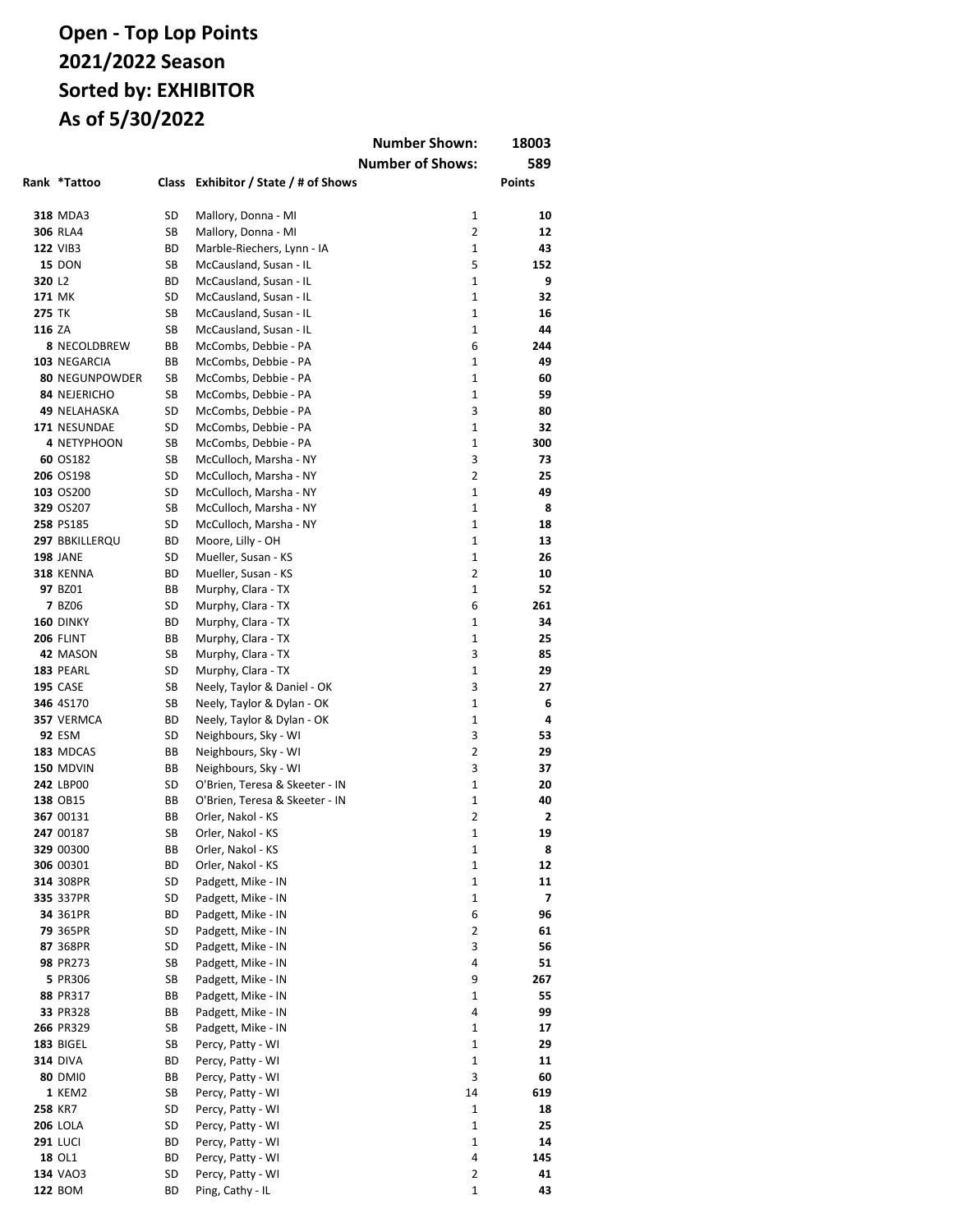|                    | <b>Number Shown:</b><br>18003 |          |                                                                                              |                     |           |
|--------------------|-------------------------------|----------|----------------------------------------------------------------------------------------------|---------------------|-----------|
|                    |                               |          | <b>Number of Shows:</b>                                                                      |                     | 589       |
|                    | Rank *Tattoo                  | Class    | Exhibitor / State / # of Shows                                                               |                     | Points    |
|                    |                               |          |                                                                                              |                     |           |
|                    | <b>127 JHLE</b>               | ВD       | Ping, Cathy - IL                                                                             | 1                   | 42        |
|                    | <b>258 MATY</b>               | SB       | Ping, Cathy - IL                                                                             | $\mathbf{1}$        | 18        |
|                    | 61 DART                       | SD       | Ping, Matt & Cathy - IL                                                                      | $\overline{2}$      | 72        |
| 357 H <sub>2</sub> |                               | SD       | Porter, Marina - NJ                                                                          | $\mathbf{1}$        | 4         |
|                    | 329 N6V                       | SD       | Porter, Marina - NJ                                                                          | $\mathbf{1}$        | 8         |
|                    | 306 P9X                       | SB       | Porter, Marina - NJ                                                                          | $\overline{2}$      | 12        |
|                    | 54 JP2                        | SD       | Rechterman / Baxter, Lynn/Brian & Julia - IA                                                 | $\mathbf{1}$        | 76        |
| <b>222 KIA</b>     |                               | SD       | Rechterman / Baxter, Lynn/Brian & Julia - IA                                                 | $\mathbf{1}$        | 23        |
|                    | <b>12 LEA</b><br>40 RM        | ВD<br>ВD | Rechterman / Baxter, Lynn/Brian & Julia - IA                                                 | 3<br>$\overline{2}$ | 177<br>89 |
|                    | <b>154 TOD</b>                | SB       | Rechterman / Baxter, Lynn/Brian & Julia - IA<br>Rechterman / Baxter, Lynn/Brian & Julia - IA | 1                   | 36        |
|                    | 242 8P1                       | SB       | Rechterman, Lynne & Brian - IA                                                               | $\mathbf{1}$        | 20        |
|                    | 144 FR8                       | SD       | Rechterman, Lynne & Brian - IA                                                               | $\mathbf{1}$        | 39        |
| 320 44             |                               | SD       | Riedeman, Nancy - IN                                                                         | $\mathbf{1}$        | 9         |
|                    | 198 BP2                       | SD       | Riedeman, Nancy - IN                                                                         | 1                   | 26        |
| 222 J3             |                               | ВB       | Riedeman, Nancy - IN                                                                         | $\overline{2}$      | 23        |
| 138 JJ7            |                               | SB       | Riedeman, Nancy - IN                                                                         | $\mathbf{1}$        | 40        |
|                    | 92 JP4                        | ВD       | Riedeman, Nancy - IN                                                                         | 1                   | 53        |
|                    | 346 MR49                      | SB       | Rieker, Margo - MT                                                                           | 3                   | 6         |
|                    | 74 FEPAMAZON                  | SD       | Rivers, Katie - NY                                                                           | $\overline{2}$      | 64        |
|                    | 116 FEPAMAZON                 | SD       | Rivers, Torre & Katie - NY                                                                   | 1                   | 44        |
|                    | 92 FHFIONA                    | ВD       | Romero, Brittany - TX                                                                        | 1                   | 53        |
|                    | 28 BEDKNOBSAN                 | SB       | Rud, Kellee - MN                                                                             | 3                   | 106       |
|                    | 138 FLUTURA                   | ВD       | Rud, Kellee - MN                                                                             | $\overline{2}$      | 40        |
|                    | <b>283 VANYA</b>              | SD       | Rud, Kellee - MN                                                                             | 1                   | 15        |
|                    | 335 W10                       | SB       | Schenck, Phil - NY                                                                           | 1<br>1              | 7         |
|                    | 297 W41<br>247 W45            | ВB<br>ВD | Schenck, Phil - NY<br>Schenck, Phil - NY                                                     | $\overline{2}$      | 13<br>19  |
|                    | 291 41M                       | SD       | Schmidt, Dale - IL                                                                           | 1                   | 14        |
| 291 4L             |                               | ВD       | Schmidt, Dale - IL                                                                           | 1                   | 14        |
|                    | 46 4M                         | SD       | Schmidt, Dale - IL                                                                           | $\mathbf{1}$        | 82        |
| 258 4Y             |                               | SB       | Schmidt, Dale - IL                                                                           | $\mathbf{1}$        | 18        |
| 116 A              |                               | SB       | Schmidt, Dale - IL                                                                           | 1                   | 44        |
| 297 OC             |                               | ВD       | Schmidt, Dale - IL                                                                           | 1                   | 13        |
|                    | 24 OZ                         | SB       | Schmidt, Dale - IL                                                                           | 3                   | 117       |
| 144 T              |                               | ВB       | Schmidt, Dale - IL                                                                           | $\overline{2}$      | 39        |
|                    | <b>61 TA</b>                  | ВD       | Schmidt, Dale - IL                                                                           | $\overline{2}$      | 72        |
| <b>73 TC</b>       |                               | SD       | Schmidt, Dale - IL                                                                           | $\overline{2}$      | 65        |
| 154 U1             |                               | SB       | Schmidt, Dale - IL                                                                           | 1                   | 36        |
|                    | 157 04G8                      | ВD       | Schnell, Cindy - SD                                                                          | 2                   | 35        |
|                    | 49 14G2                       | SD       | Schnell, Cindy - SD                                                                          | 2                   | 80        |
|                    | 335 9YC10                     | ВD       | Schnell, Cindy - SD                                                                          | 1                   | 7         |
|                    | 45 JS2434                     | ВB       | Schnell, Cindy - SD                                                                          | 3                   | 83        |
|                    | 216 NT6<br>80 NT8             | SB<br>SD | Schnell, Cindy - SD<br>Schnell, Cindy - SD                                                   | $\mathbf 1$<br>2    | 24<br>60  |
| 346 TZ             |                               | ВD       | Siktberg, Nathaniel - IN                                                                     | 3                   | 6         |
|                    | 335 AKGRU                     | ВB       | Stewart, Amy - OH                                                                            | $\mathbf 1$         | 7         |
|                    | <b>320 AKLOU</b>              | SD       | Stewart, Amy - OH                                                                            | 1                   | 9         |
|                    | 171 FRROLAND                  | SB       | Stewart, Amy - OH                                                                            | $\overline{2}$      | 32        |
|                    | 242 FHCARDIB                  | SD       | Taylor, Brandon - LA                                                                         | 1                   | 20        |
|                    | 320 FRTORNADO                 | ВB       | Taylor, Brandon - LA                                                                         | $\mathbf 1$         | 9         |
|                    | 198 HT12                      | ВD       | Terril, Travis - IN                                                                          | 5                   | 26        |
|                    | 101 RT138                     | ВB       | Terril, Travis - IN                                                                          | 4                   | 50        |
|                    | 229 WT11                      | SB       | Terril, Travis - IN                                                                          | 2                   | 22        |
|                    | 275 WT12                      | SD       | Terril, Travis - IN                                                                          | 1                   | 16        |
|                    | 275 WT16                      | SD       | Terril, Travis - IN                                                                          | 1                   | 16        |
|                    | 171 L3BHS1                    | ВB       | Terrones, Francesca - WA                                                                     | 1                   | 32        |
|                    | 38 L3BSHS1                    | ВD       | Terrones, Francesca - WA                                                                     | 3                   | 91        |
|                    | <b>297 MAX</b>                | SB       | Tinervin-Gregg, Kelli - TX                                                                   | $\mathbf{1}$        | 13        |
|                    | <b>164 OGEVE</b>              | ВD       | Tinervin-Gregg, Kelli - TX                                                                   | 1                   | 33        |
|                    | 19 OGPASCAL                   | SB       | Tinervin-Gregg, Kelli - TX                                                                   | 4                   | 129       |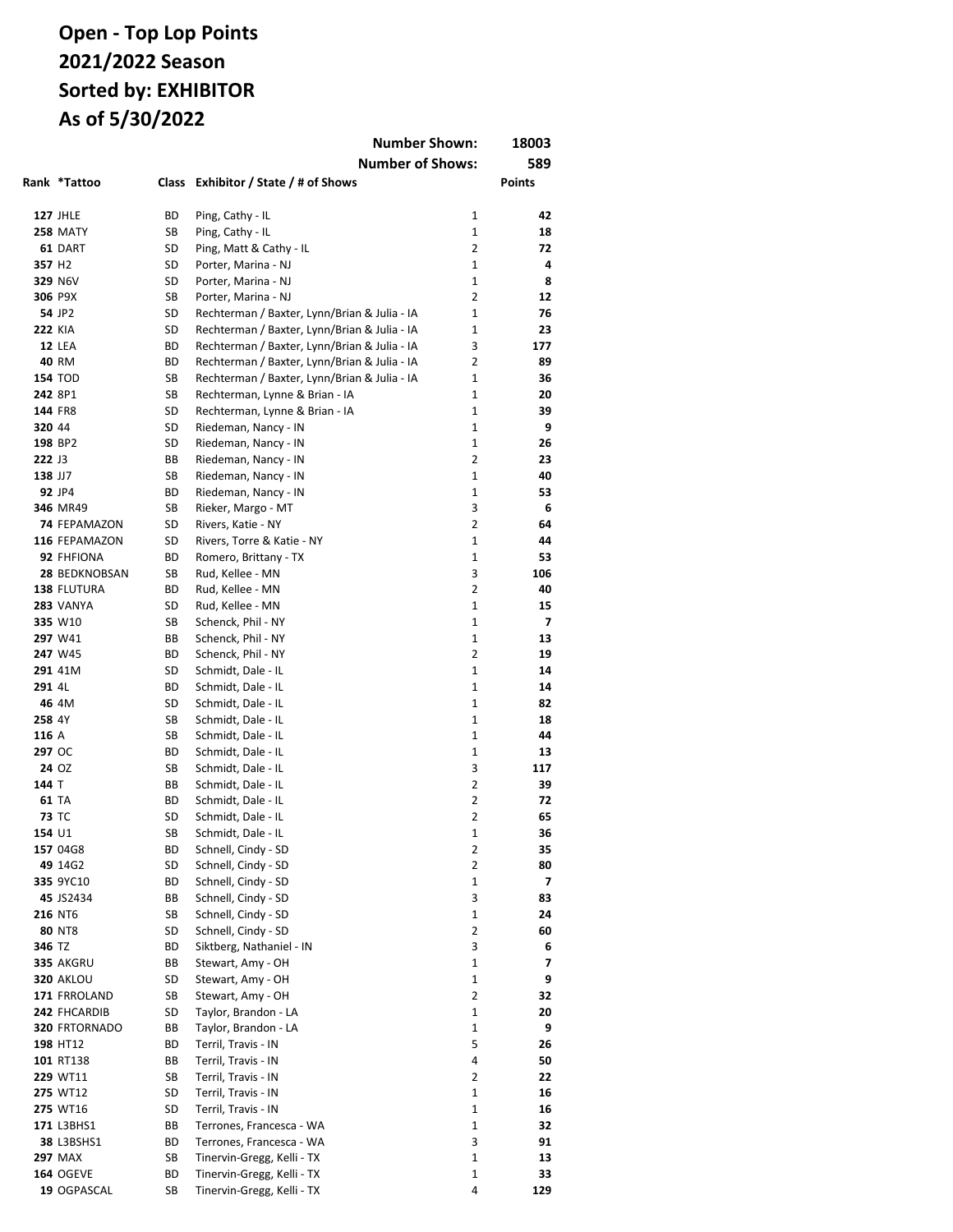|        |                             |          |                                                         | <b>Number Shown:</b>    | 18003    |
|--------|-----------------------------|----------|---------------------------------------------------------|-------------------------|----------|
|        |                             |          |                                                         | <b>Number of Shows:</b> | 589      |
|        | Rank *Tattoo                | Class    | Exhibitor / State / # of Shows                          |                         | Points   |
|        |                             |          |                                                         |                         |          |
|        | <b>127 OGSIS</b>            | SD       | Tinervin-Gregg, Kelli - TX                              | 1                       | 42       |
|        | 116 OGTIME                  | ВD       | Tinervin-Gregg, Kelli - TX                              | $\overline{2}$          | 44       |
| 80 1   |                             | SB       | Tisdale, Anastacia - WI                                 | $\overline{2}$          | 60       |
|        | <b>235 FXPL</b>             | SD       | Tisdale, Anastacia - WI                                 | $\overline{2}$          | 21       |
|        | <b>127 FYPL</b>             | SD       | Tisdale, Anastacia - WI                                 | $\overline{2}$          | 42       |
|        | <b>306 KCSH</b>             | SD       | Tisdale, Anastacia - WI                                 | 3                       | 12       |
|        | 229 MM19                    | SD       | Tisdale, Anastacia - WI                                 | 1                       | 22       |
|        | 90 MM21                     | SB       | Tisdale, Anastacia - WI                                 | 3                       | 54       |
|        | 346 MM27                    | SB       | Tisdale, Anastacia - WI                                 | $\mathbf{1}$            | 6        |
|        | <b>370 BRMI4</b>            | SD       | Underbrink, Raquel & Kaitlynne - NM                     | $\mathbf{1}$            | 1        |
|        | <b>76 BELL</b>              | ВD       | Veach, Hailey - IA                                      | $\mathbf{1}$            | 63       |
|        | 206 HV77                    | SB       | Veach, Hailey - IA                                      | $\mathbf{1}$            | 25       |
|        | 198 377PR                   | ВD       | Wadsworth, Kristen - TN                                 | $\mathbf{1}$            | 26       |
|        | 3 SC131                     | BВ       | Wadsworth, Kristen - TN                                 | 11                      | 420      |
|        | 103 SC209<br>235 SC212      | ВD<br>SB | Wadsworth, Kristen - TN                                 | 3<br>$\mathbf{1}$       | 49<br>21 |
|        | 320 SC214                   | BВ       | Wadsworth, Kristen - TN<br>Wadsworth, Kristen - TN      | $\mathbf{1}$            | 9        |
|        | 247 SC223                   | SD       | Wadsworth, Kristen - TN                                 | $\mathbf{1}$            | 19       |
|        | 138 SC233                   | SD       | Wadsworth, Kristen - TN                                 | 1                       | 40       |
|        | 58 SC242                    | ВB       | Wadsworth, Kristen - TN                                 | $\overline{2}$          | 74       |
|        | 235 SC243                   | SB       | Wadsworth, Kristen - TN                                 | 1                       | 21       |
|        | 84 SC285                    | SD       | Wadsworth, Kristen - TN                                 | 1                       | 59       |
|        | 235 SC30                    | ВD       | Wadsworth, Kristen - TN                                 | 1                       | 21       |
|        | 229 LW605                   | SB       | Wauthier, Larry - IL                                    | $\overline{2}$          | 22       |
|        | 258 LW609                   | ВD       | Wauthier, Larry - IL                                    | 1                       | 18       |
|        | 15 LW612                    | BВ       | Wauthier, Larry - IL                                    | 4                       | 152      |
|        | 61 LW620                    | SB       | Wauthier, Larry - IL                                    | 3                       | 72       |
|        | 183 LW628                   | ВD       | Wauthier, Larry - IL                                    | $\mathbf{1}$            | 29       |
|        | 283 LW630                   | BВ       | Wauthier, Larry - IL                                    | $\mathbf{1}$            | 15       |
|        | 171 LW637                   | BВ       | Wauthier, Larry - IL                                    | 1                       | 32       |
|        | 195 LW641                   | SD       | Wauthier, Larry - IL                                    | $\mathbf{1}$            | 27       |
|        | 171 LW650                   | SD       | Wauthier, Larry - IL                                    | 3                       | 32       |
|        | 164 LW660                   | ВD       | Wauthier, Larry - IL                                    | $\overline{2}$          | 33       |
| 247 03 |                             | SD       | Wiley, Tim - AL                                         | $\mathbf{1}$            | 19       |
|        | <b>206 INDIGO</b>           | ВD       | Wiley, Tim - AL                                         | $\mathbf{1}$            | 25       |
|        | 335 013                     | SB       | Wiley, Tim - AL                                         | $\mathbf{1}$            | 7        |
|        | 88 X88                      | BВ       | Wiley, Tim - AL                                         | $\overline{2}$          | 55       |
|        | 247 20HT78                  | ВB       | Woehl, Adam & Kendra - IA                               | 1                       | 19       |
|        | 283 245KA                   | ВB       | Woehl, Adam & Kendra - IA                               | 1                       | 15       |
|        | 222 300KA                   | SD       | Woehl, Adam & Kendra - IA                               | 1                       | 23       |
|        | 297 37KA                    | ВB       | Woehl, Adam & Kendra - IA                               | 1                       | 13       |
|        | 147 AX2                     | SD       | Woehl, Randy - SD                                       | 1                       | 38       |
|        | 216 PH1                     | SB       | Woehl, Randy - SD                                       | 1                       | 24       |
|        | 306 RKO                     | ВD       | Woehl, Randy - SD                                       | 1                       | 12       |
|        | 10 XZ1                      | SB       | Woehl, Randy - SD                                       | 6                       | 207      |
|        | 367 FC20                    | ВD       | Woehl, Randy & Phyllis - SD                             | 2                       | 2        |
|        | 364 KP23                    | ВB       | Woehl, Randy & Phyllis - SD                             | 1                       | з        |
|        | 364 X21                     | SB       | Woehl, Randy & Phyllis - SD                             | 1                       | 3        |
|        | 352 W57                     | ВD       | Wolff, Jordan & Rhonda - WI                             | 1                       | 5        |
|        | 101 W58                     | ВD       | Wolff, Jordan & Rhonda - WI                             | 4<br>$\overline{2}$     | 50       |
|        | 357 W60<br><b>346 FYAUD</b> | ВB<br>SD | Wolff, Jordan & Rhonda - WI<br>Young, Fayth & Lisa - NC | 1                       | 4<br>6   |
|        | 25 FYBS                     | ВB       | Young, Fayth & Lisa - NC                                | 4                       | 116      |
|        | <b>116 FYCFS</b>            | ВD       | Young, Fayth & Lisa - NC                                | 2                       | 44       |
|        | <b>36 FYCI</b>              | SB       | Young, Fayth & Lisa - NC                                | 4                       | 92       |
|        | 42 FYCTF                    | ВD       | Young, Fayth & Lisa - NC                                | 5                       | 85       |
|        | <b>306 FYCU</b>             | ВD       | Young, Fayth & Lisa - NC                                | 1                       | 12       |
|        | 14 FYFAU                    | SD       | Young, Fayth & Lisa - NC                                | 6                       | 157      |
|        | 2 FYFEM                     | ВD       | Young, Fayth & Lisa - NC                                | 19                      | 587      |
|        | 46 FYGOL                    | ВB       | Young, Fayth & Lisa - NC                                | $\overline{2}$          | 82       |
|        | 183 FYMNA                   | SD       | Young, Fayth & Lisa - NC                                | $\overline{2}$          | 29       |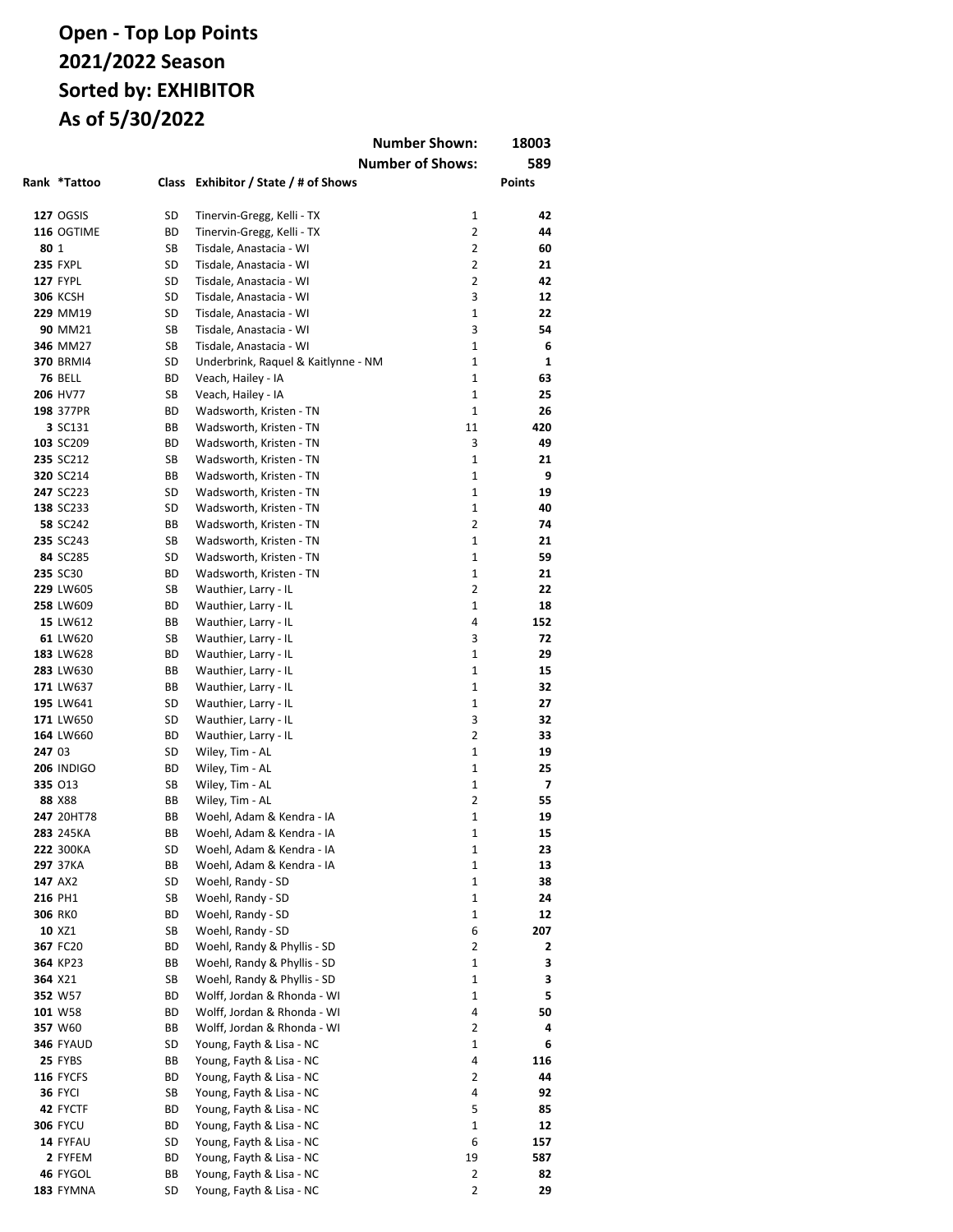|              |    |                                      | <b>Number Shown:</b><br><b>Number of Shows:</b> | 18003<br>589  |
|--------------|----|--------------------------------------|-------------------------------------------------|---------------|
| Rank *Tattoo |    | Class Exhibitor / State / # of Shows |                                                 | <b>Points</b> |
| 11 FYNNL     | SВ | Young, Fayth & Lisa - NC             | 9                                               | 189           |
| 69 FYPRR     | SВ | Young, Fayth & Lisa - NC             | 5                                               | 70            |
| 29 FYRTB     | BВ | Young, Fayth & Lisa - NC             | 9                                               | 105           |
| 352 FYTOT    | ВD | Young, Fayth & Lisa - NC             |                                                 | 5             |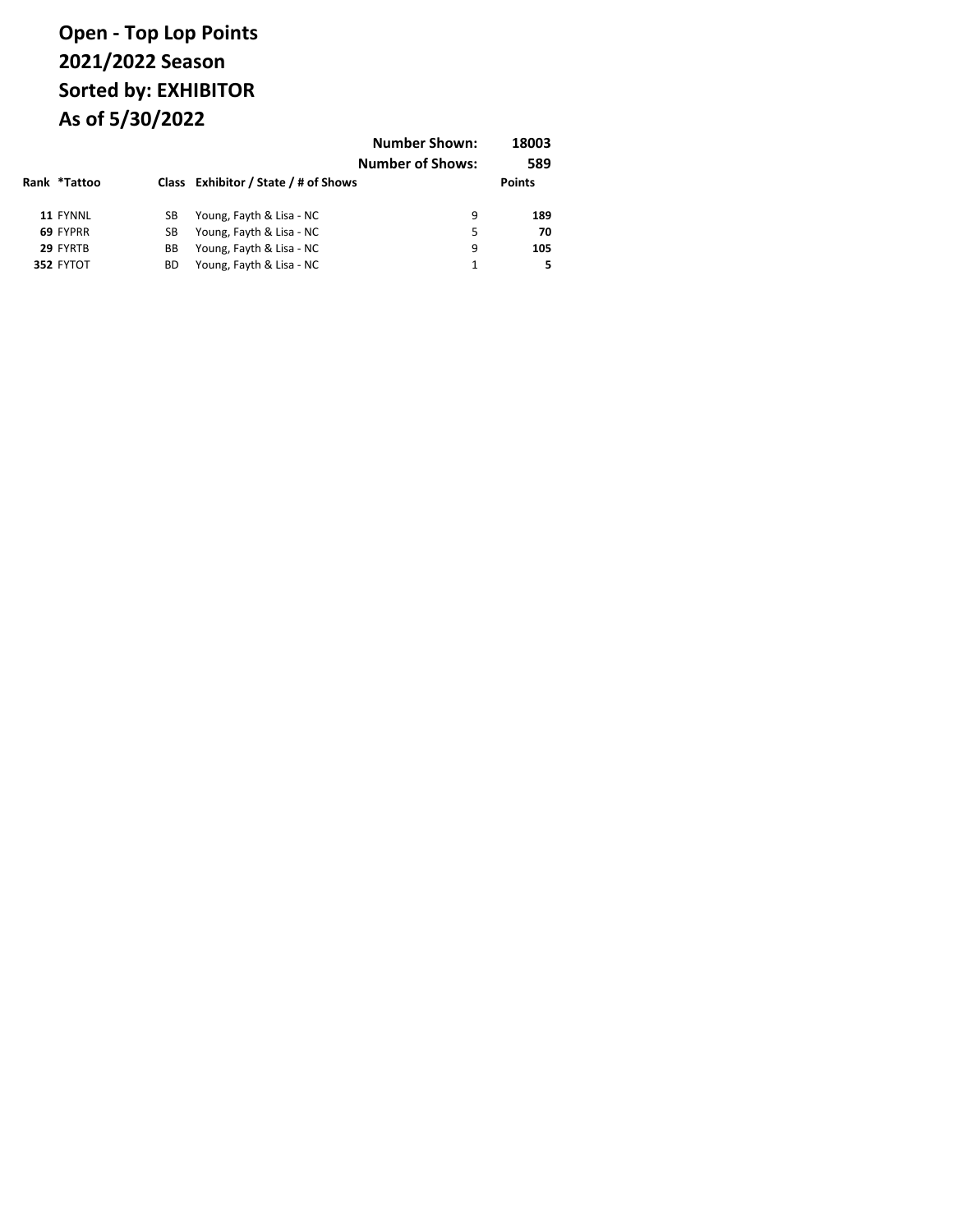## **Open - Quality Points 2021/2022 Season Sorted by: EXHIBITOR As of 5/30/2022**

| <b>Number Shown:</b>                        |              | 18003          |
|---------------------------------------------|--------------|----------------|
| <b>Number of Shows:</b>                     |              | 589            |
| Rank Exhibitor / State / # of Shows         |              | <b>Points</b>  |
|                                             |              |                |
| 76 Anderson, Kenna - NE                     | 2            | 2              |
| 61 Asani, Rissi - OH                        | 2            | 5              |
| 61 Baber, Andrea - WI                       | 4            | 5              |
| 21 Bailey, Christine - MT                   | 7            | 15             |
| 76 Barrett, Daniel - ND                     | 1            | 2              |
| 86 Baxter, Julia - IA                       | 1            | 1              |
| 76 Bennett, Abigail - KY                    | 1            | 2              |
| 40 Brattlie, Hanna - WI                     | 3            | 8              |
| 86 Briggs, Jody - OR                        | 1            | 1              |
| 86 Buckley, Sarah - ME                      | 1            | 1              |
| 3 Burroughs-Dunn, Brandy - MD               | 24           | 54             |
| 76 Burton, Clarissa - OK                    | 1            | 2              |
| 36 Campbell, Evangeline - OK                | 3            | 9              |
| 40 Cape, Abigail - OR                       | 3            | 8              |
| 9 Carpenter, Gabbi - IA                     | 12           | 24             |
| 49 Caster, Lanae - IN                       | 3            | 6              |
| 66 Cecchetti, Katie - PA                    | 1            | 3              |
| 17 Chardt, April - TX                       | 12           | 18             |
| 25 Choate, Darrell - LA                     | 3            | 13             |
| 24 Coffelt, Debbie - VA                     | 8            | 14             |
| 29 Curley, Eva & Gabrielle - NY             | 4            | 12             |
| 47 Devlin, Terri - VT                       | 2            | 7              |
| 76 Douglas, Andrea - IL                     | $\mathbf{1}$ | 2              |
| 20 Easter, McKenzie - MD                    | 10           | 16             |
| 86 Fouch, Debbie - CA                       | 1            | 1              |
| 66 Fulmer / Posey, Brandon & Christy - SC   | 1            | З              |
| 40 Fulmer, Brandon - SC                     | 1            | 8              |
| 49 Gaunitz, Lindsey / Irene & Marilea - IA  | 4            | 6              |
| 49 Gerard, Kristina - MN                    | 3            | 6              |
| 86 Gilliatt, Cindy - IN                     | 1            | 1              |
| 66 Goetze, Jessica - MN                     | 1            | 3              |
| 40 Graves, Kenneth - OH                     | 5            | 8              |
| 40 Gregg, Phillip - TX                      | 2            | 8              |
| 49 Harp, Shari - TX                         | 3            | 6              |
| 7 Hauska / Stevenson, Laurie & Matthew - WY | 12           | 46             |
| 25 Holifield, Celeste - LA                  | 7            | 13             |
| 40 Hood, Brandon - LA                       | 3            | 8              |
| 12 Kareha, Randy & Robin - PA               | 8            | 21             |
| 76 King, Lauren - TX                        | 1            | $\overline{2}$ |
| 12 Kleckner, Heather - MI                   | 10           | 21             |
| 66 LaFontaine, Annette - MI                 | 2            | 3              |
| 61 Lamey / Larson, Todd & Heather - TX      | 4            | 5              |
| 49 Lanik-Frain, Sarah - NE                  | 2            | 6              |
| 33 Long, Jane - OH                          | 6            | 10             |
| 86 Mackprang, Analynn - UT                  | 1            | 1              |
| 18 Mackprang, Cathy - UT                    | 9            | 17             |
| 5 Mackprang, Chris - UT                     | 16           | 51             |
| 76 Malcolm, Chase - IN                      | 1            | 2              |
| 31 Mallory, Donna - MI                      | 4            | 11             |
| 86 Marble-Riechers, Lynn - IA               | 1            | 1              |
| 21 McCausland, Susan - IL                   | 8            | 15             |
| 12 McCombs, Debbie - PA                     | 12           | 21             |
| 25 McCulloch, Marsha - NY                   | 5            | 13             |
| 86 Moore, Lilly - OH                        | 1            | 1              |
| 49 Mueller, Susan - KS                      | 3            | 6              |
| 16 Murphy, Clara - TX                       | 10           | 19             |
| 66 Neely, Taylor & Daniel - OK              | 3            | 3              |
| 66 Neely, Taylor & Dylan - OK               | 1            | 3              |
| 25 Neighbours, Sky - WI                     | 5            | 13             |
| 66 O'Brien, Teresa & Skeeter - IN           | 1            | 3              |
| 49 Orler, Nakol - KS                        | 4            | 6              |